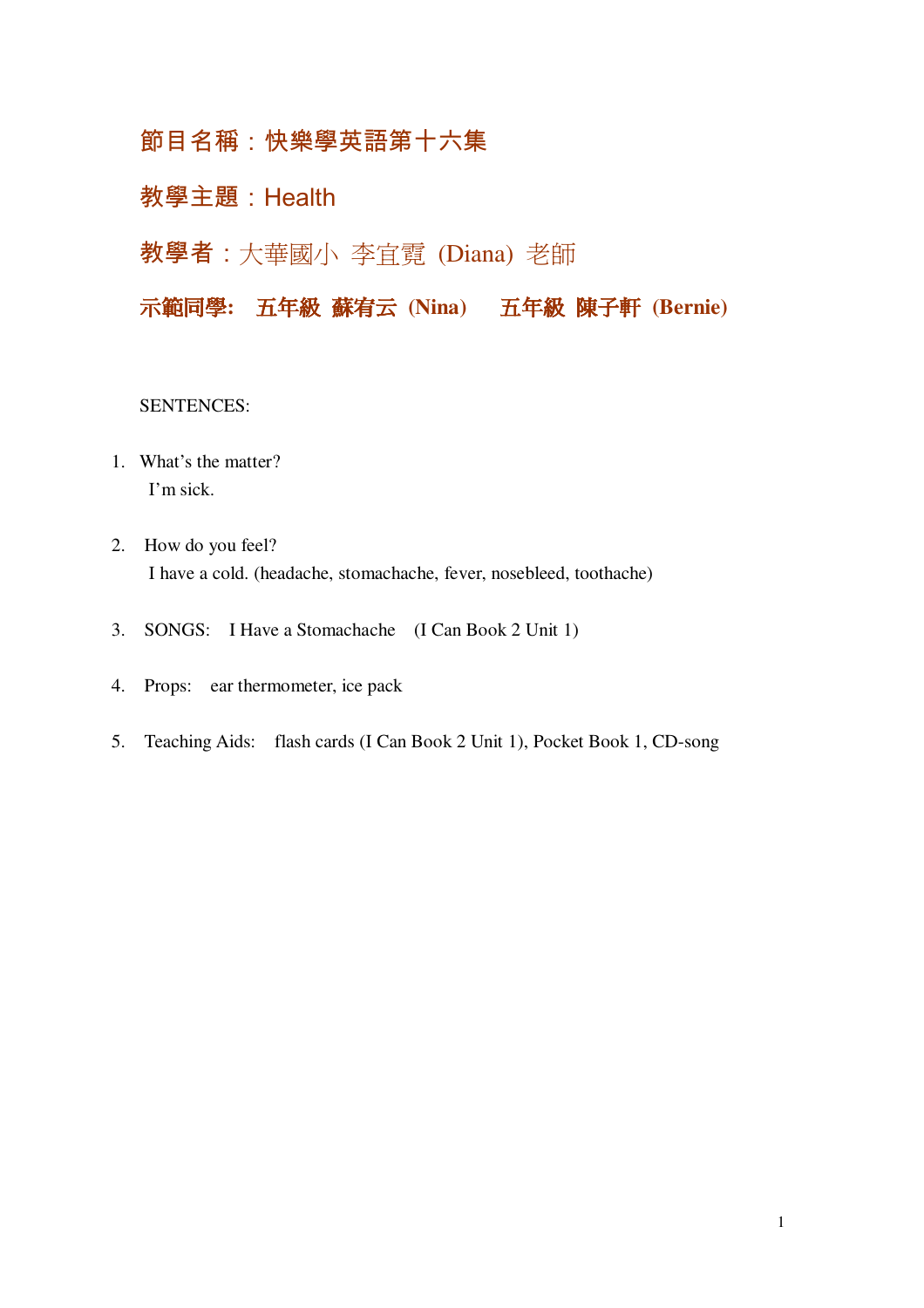# 節目名稱:快樂學英語第十六集

## 教學主題: Health

教學者:大華國小 李官霞 (Diana) 老師

示範同學: 五年級 蘇宥云 (Nina) 五年級 陳子軒 (Bernie)

#### Introduction [2 min]  $\mathbf{I}$ .

Diana: 歡迎收看"快樂學英語,親子一起來, Happy English Learning. Let's learn it together. Super!" Hello, everyone. I'm Diana. I teach at Da Hwa Elementary School. I hope you will enjoy today's program. 今天我們要一 起學習如何用英語來說 Health!我們還要唱好聽的歌和唸有趣的故事書 て!在節目中有大華國小兩位可愛的小朋友和我們一起學習喔。So, let's go!!

#### **TT** Health  $I$  20 min  $\pm$   $\mathbb{H}$  ]

### Part A: 字卡: What's the matter?

I'm sick.

Diana 姐姐: Good morning, Nina..

Nina: Oh! (holding stomach) Good morning, Diana.

Diana: What's the matter?

Nina: I'm sick.

Diana: Oh my! You are sick! Poor girl.

Nina: 是阿!我生病了!

Diana: Are you going to see a doctor?

Nina: Yes, I am. 我要去看醫生了!

Diana: OK! See you later.

Diana: Look! Who's coming?

(Bernie 走進來 coughing!)

Diana: Hello! Bernie!

Bernie: Hi! Diana (coughing)

Diana: What's the matter?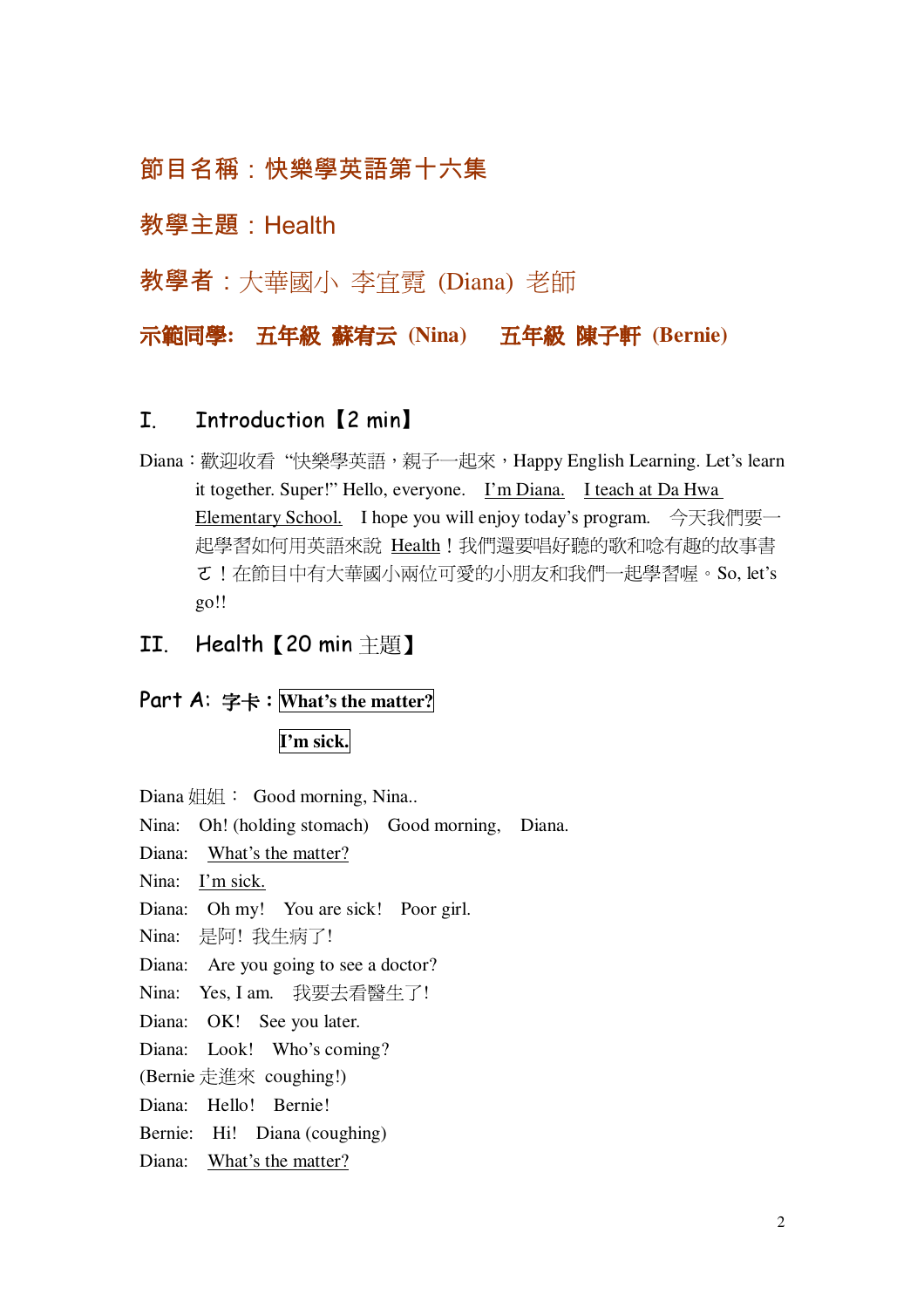Bernie: I'm sick.

Diana: Oh dear! You are sick. Poor boy!

Bernie: 我生病了!

Diana: Do you need to take some medicine?

Bernie: Yes, I do. 我正要去吃藥.

Diana: I hope you feel better soon!

Bernie: Thanks! Diana!

Diana: 小朋友, Nina and Bernie 都生病了 你們還記得當有人感到不舒服時我 們該如何詢問他呢? 要講"What's the matter?"如果你很好,你可以回答"I'm fine, thanks!". 如果你生病了,你可以回答"I'm sick."除此之外,讓我們一起再 來學更多的講法!

 $\mathbf{Part\ B:} \ \ \mathbf{\hat{\Xi}\mathbf{\hat{\pm}}:\ |\ \mathbf{How\ do\ you\ feel?}}$ 

**I have a cold.**

Diana: Nina, are you all right now?

Nina: No, I'm not.

Diana: How do you feel?

Nina: I have a fever.

Diana: (Touching Nina's head) Ouch! You are burning up. Let's take your temperature.

Nina: That's a good idea! (Teacher takes Nina's temperature using an ear thermometer)

Teacher: Oh my! Your temperature is  $39^{\circ}$ C.

Nina: Oh! My head!

Teacher: Here! I have an ice pack for your fever.

Nina: Thanks! (walks away!)

Diana: Nina has a fever.  $(\nexists \nexists)$ 所以當別人問你"How do you feel?"時 如果你發燒了,你可以回答 "I have a fever." 首先, 我們來學習幾個單字.

※ (出處來自凱撒琳股份有限公司發行 I Can 第二冊 Unit 1)

| Diana: cold c-o-l-d cold |                                          |                                                      |  |
|--------------------------|------------------------------------------|------------------------------------------------------|--|
|                          | Diana: headache h-e-a-d-a-c-h-e headache |                                                      |  |
|                          |                                          | Diana: stomachache s-t-o-m-a-c-h-a-c-h-e stomachache |  |
|                          | Diana: fever f-e-v-e-r fever             |                                                      |  |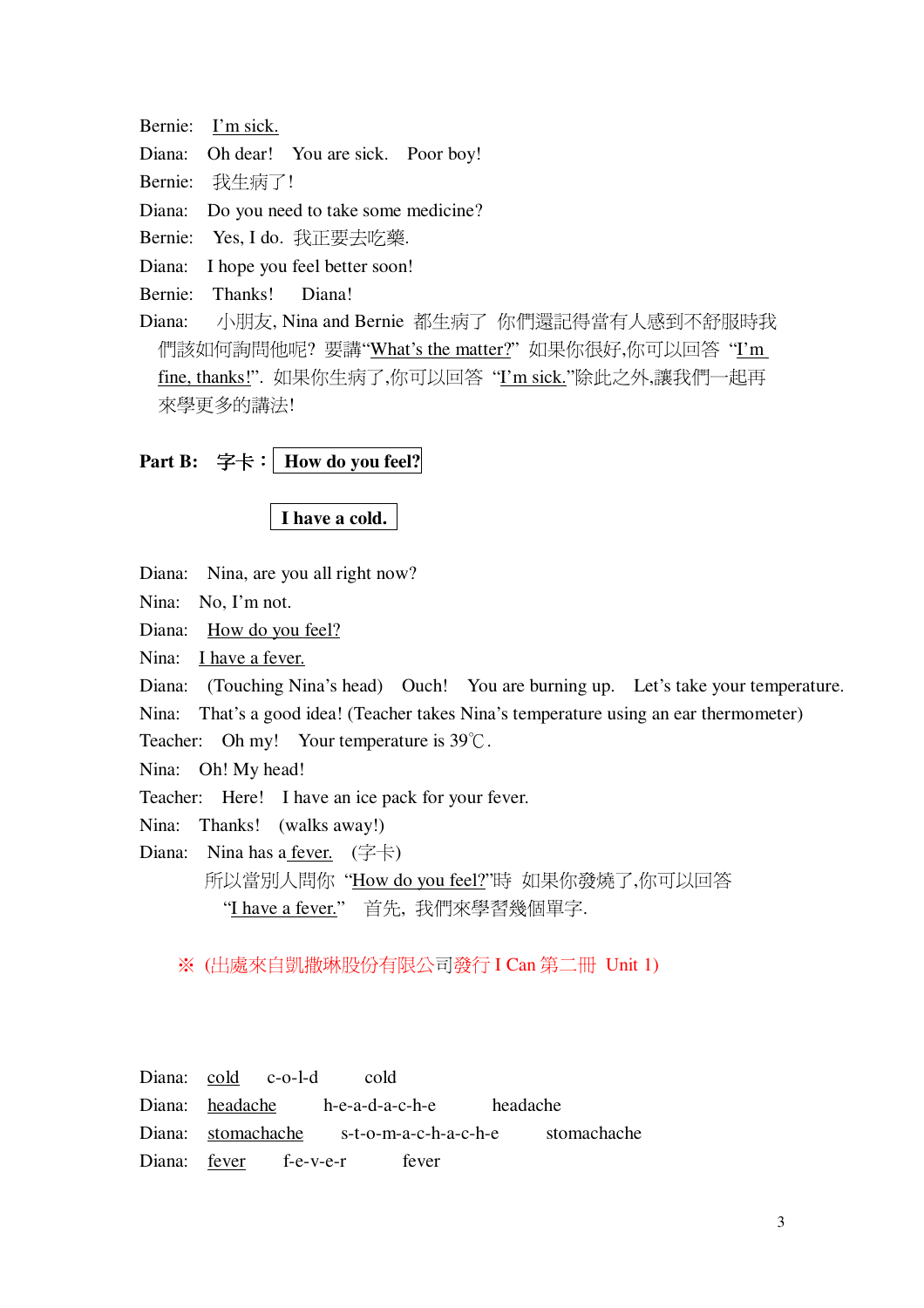| Diana:   | nosebleed                                                           |                        | $n-o-s-e-b-l-e-e-d$      | nosebleed |                                                        |  |  |  |  |  |
|----------|---------------------------------------------------------------------|------------------------|--------------------------|-----------|--------------------------------------------------------|--|--|--|--|--|
| Diana:   | toothache                                                           |                        | $t$ -o-o- $t$ -h-a-c-h-e | toothache |                                                        |  |  |  |  |  |
|          | Diana:                                                              | OK!                    |                          |           | Let's repeat the words one more time. 現在由 Nina 來為我們再示範 |  |  |  |  |  |
|          | 一次.                                                                 |                        |                          |           |                                                        |  |  |  |  |  |
| Nina:    | $\frac{\text{cold}}{\text{cold}}$                                   | 感冒                     |                          |           |                                                        |  |  |  |  |  |
| Nina:    |                                                                     | headache<br>頭痛         |                          |           |                                                        |  |  |  |  |  |
| Nina:    |                                                                     | 胃痛<br>stomachache      |                          |           |                                                        |  |  |  |  |  |
| Nina:    | fever                                                               |                        | 發燒                       |           |                                                        |  |  |  |  |  |
| Nina:    |                                                                     | nosebleed              | 流鼻血                      |           |                                                        |  |  |  |  |  |
| Nina:    |                                                                     | toothache              | 牙痛                       |           |                                                        |  |  |  |  |  |
| Teacher: | Now, let's use these words in a sentence. 現在 Bernie 將為我們示範有關 Health |                        |                          |           |                                                        |  |  |  |  |  |
|          | 的句型.                                                                |                        |                          |           |                                                        |  |  |  |  |  |
| Bernie:  |                                                                     | I have a fever.        |                          |           |                                                        |  |  |  |  |  |
| Bernie:  |                                                                     | I have a headache.     |                          |           |                                                        |  |  |  |  |  |
| Bernie:  |                                                                     | I have a stomachache.  |                          |           |                                                        |  |  |  |  |  |
| Bernie:  |                                                                     | <u>I have a fever.</u> |                          |           |                                                        |  |  |  |  |  |
| Bernie:  |                                                                     | I have a nosebleed.    |                          |           |                                                        |  |  |  |  |  |
| Bernie:  |                                                                     | I have a toothache.    |                          |           |                                                        |  |  |  |  |  |

### **Part C**: **Story Time**

Diana: 小朋友我們已經學會好多單字和句型. 接下來, 讓我們一起來唸一篇有關生病的 料話.

Nina: Yeah! I love reading storybooks.

Diana: That's right, boys and girls. We are going to read "I'm Sick".

Diana: Annie, wake up!

Nina: Mom, I'm sick. I have a stomachache.

Diana: You have a stomachache. Oh my!

Bernie: Where is Annie?

Diana: She is sick. She has a stomachache.

Bernie: How are you, Annie?

Nina: I'm sick. I have a stomachache.

Bernie: Hmm… Can you open your mouth, please?

Nina: No, I can't. I have a toothache.

Bernie: Oh? Can you stand up?

Nina: No, I can't. I have a headache.

Bernie: A toothache, a stomachache, and a headache!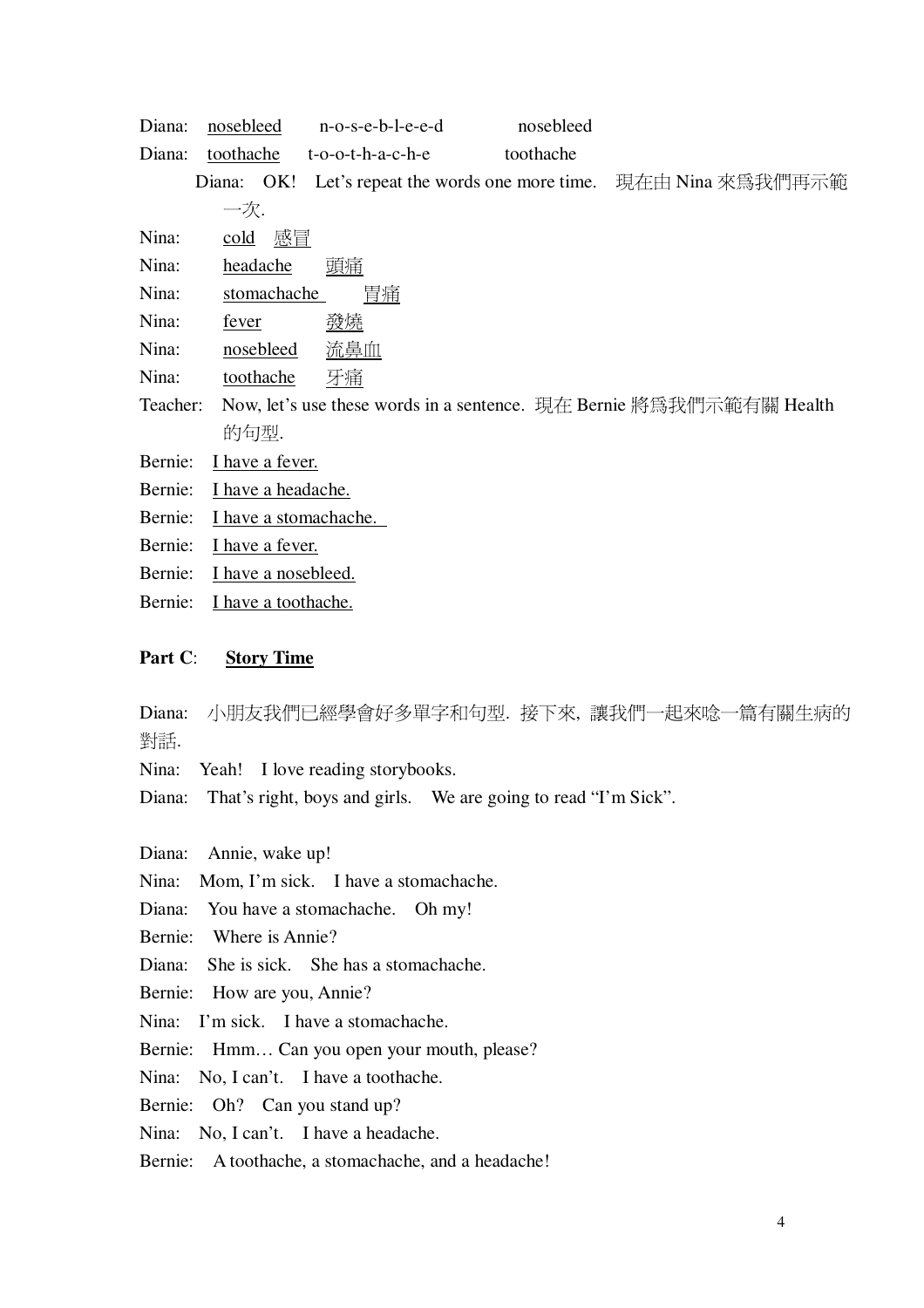Oh my! You need a shot

Nina: A shot? Look! I'm okay. I can run.

Diana: Boys and girls, is Annie really sick? Annie 真的生病了嗎

Bernie: No. she's not. 她跟本是假裝的嘛! 她指是不想去上學.

Diana: That's right! And she doesn't want to get a shot!

Bernie: Yikes! A shot!  $\exists \exists \exists \exists \exists !$  Diana, this story is so funny. Let's read the story again.

Diana: OK! 這次電視前面的小朋友也要跟我們一起唸喔!

Diana: I'm sick.

(show both word and picture pages on TV screen. Pause after each sentence for audience to repeat.)

(Show story cover)

Diana: Annie, wake up!

Nina: Mom, I'm sick. I have a stomachache.

Diana: You have a stomachache. Oh my!

Bernie: Where is Annie?

Diana: She is sick. She has a stomachache.

Bernie: How are you, Annie?

Nina: I'm sick. I have a stomachache.

Bernie: Hmm… Can you open your mouth, please?

Nina: No, I can't. I have a toothache.

- Bernie: Oh? Can you stand up?
- Nina: No, I can't. I have a headache.

Bernie: A toothache, a stomachache, and a headache! Oh my! You need a shot.

Nina: A shot? Look! I'm okay. I can run.

### **Part D**: **Song: I Have a Stomachache (2:35 min)**

由 Nina 和 Bernie 兩位小朋友在唱游景演出邊唱邊跳 \*\*(歌曲出處來自凱撒琳股份有限公司發行 I Can 第二冊 Unit 1)\*\*

Boo hoo boo hoo What's wrong with her? What's wrong with her? She's sick. She's sick.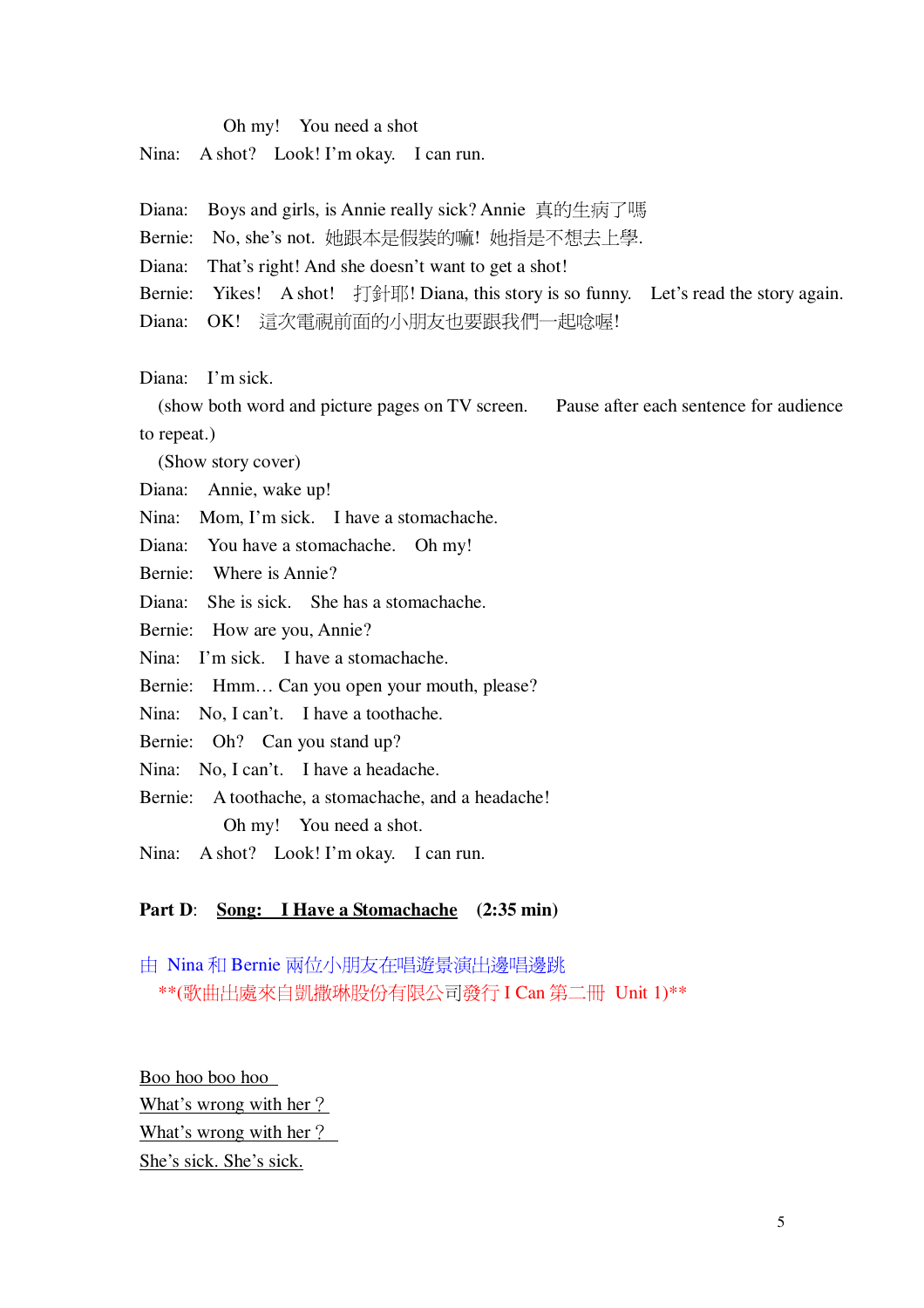She has a fever. Oh my! Oh my! She has a fever. Doctor, she has a fever.

<u>Boo hoo boo hoo</u> What's wrong with you ? What's wrong with you ? <u>I'm sick. I'm sick</u> I have a fever. Oh my! Oh my! I have a fever. Kid, you need a shot.  $(W000.....)$ 

<u>Boo hoo boo hoo</u> What's wrong with her? What's wrong with her? She's sick. She's sick. She has a headache. Oh my! Oh my! She has a headache. Doctor, she has a headache.

<u>Boo hoo boo hoo</u> What's wrong with you ? What's wrong with you ? <u>I'm sick. I'm sick</u> I have a headache. Oh my! Oh my! I have a headache. Kid, you need a pill  $(W000.....)$ 

<u>Boo hoo boo hoo</u> What's wrong with her? What's wrong with her? She's hurt. She's hurt.